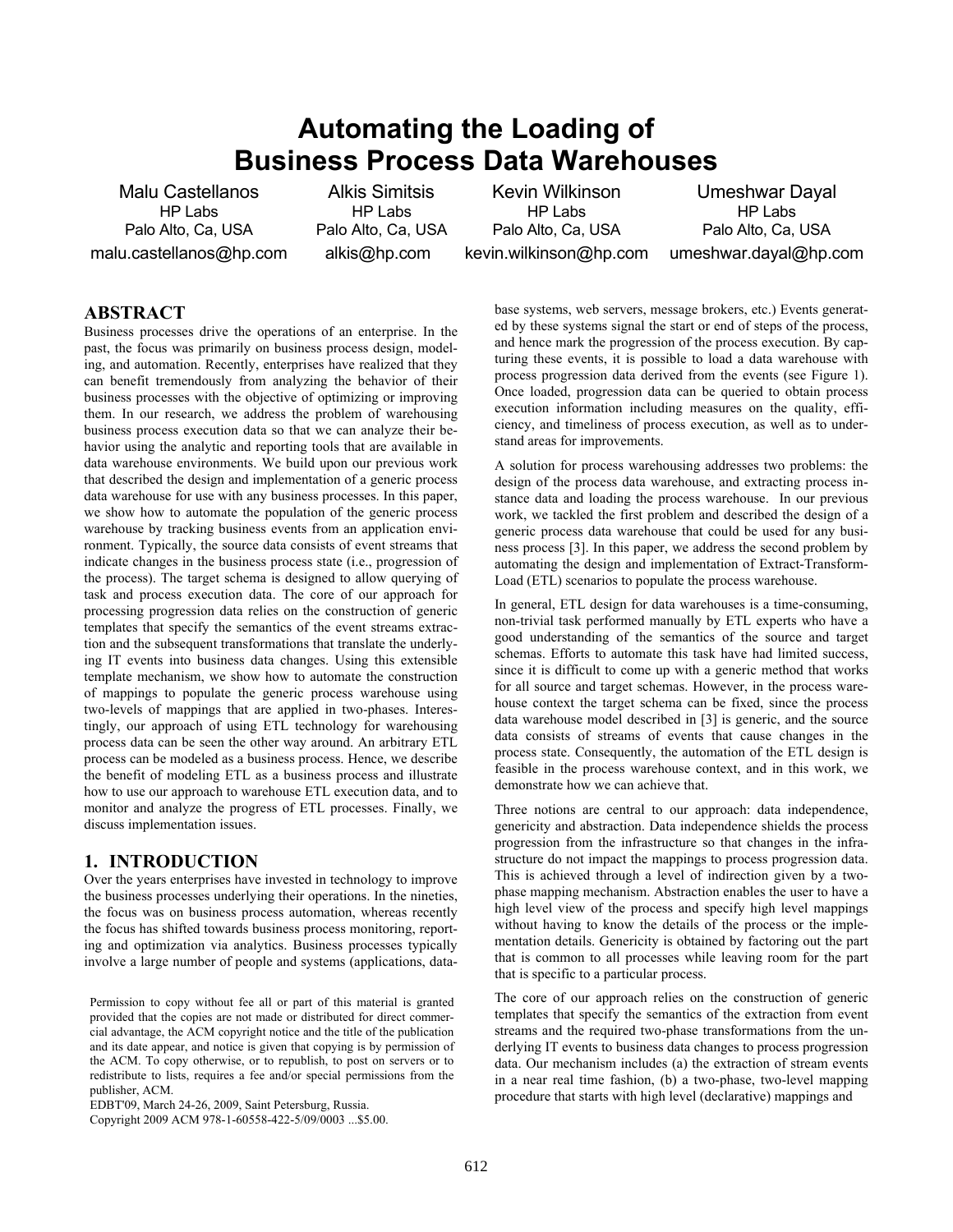

**Figure 1. Business process warehousing context** 

ends with appropriate executable (prescriptive) ones, and (c) the loading of the mapped data into the process warehouse. The whole procedure is realized in a streaming fashion, which fits with the real-time nature of the business processes environment.

**Contributions.** Our main contributions are as follows:

- We propose a generic approach, based on templates and a two-phase, two-level mapping procedure, for automating the design and implementation of ETL for business processes.
- We present a novel mechanism for extracting business events from an application environment in near real-time.
- We describe a template language that includes useful constructs for defining appropriate templates.
- We discuss how our approach can be used for monitoring the ETL processes themselves by modeling them as a business processes.
- We present a prototype implementation of our approach.

**Outline.** In Section 2, we give some notions relevant to business process warehousing and describe our two-phase-transformation, two-level-mapping framework. In Section 3, we describe our template-based approach for generating mappings, as well as a language to define transformation templates. In Section 4, we present our prototype implementation. We then adapt these concepts to arbitrary ETL applications. In Section 5, we show how ETL itself can be modeled as a process and use our approach to warehouse ETL execution data. Finally, we discuss related efforts (Section 6) and conclude with future directions (Section 7).

#### **2. BUSINESS PROCESS WAREHOUSING**

In this section, we present the main concepts related to business process warehousing, the existing challenges, and the approach we follow for populating a process data warehouse.

#### **2.1 Challenges**

There are three main challenges in business process warehousing: genericity, abstraction, and data independence.



**Figure 2. Supply chain process** 

*Genericity*. Developing ad hoc, process-specific solutions for warehousing process data is not a sustainable model. Thus, one of the main challenges is that of developing a general and reusable solution for process data warehousing, applicable to most or all the processes in an enterprise. Furthermore, our approach can be extended to other applications that have similar characteristics.

*Abstraction*. A typical process executed in the underlying IT systems is very detailed and consists of hundreds of steps, including manual operations (e.g., scanning invoices), database transactions, and application invocations. However, having visibility (reporting, analytics, etc.) at this level of detail is confusing for analysts who have a much higher level abstract view of the process. The common wisdom is that business analysts and managers perceive a process as being composed of approximately 5 to 7 steps. Service level agreements (SLA's) and key performance indicators (KPI's) are also defined on abstracted views of a process. An appropriate example is presented in Section 2.2.

*Data independence.* The infrastructure underlying the process execution is subject to dynamic changes and it is important to shield the process warehouse from those changes. For example, the infrastructure that handles the notification of acceptance of an order could evolve from database technology where a purchase order record is updated, to a more proactive service-oriented technology where a message is sent to a web service that handles the notification. This change should not affect the process warehouse schema or the mappings to its tables. The challenge is in developing a solution that provides this kind of independence.

### **2.2 A Business Process Example**

Figure 2 shows an abstracted model of a simple supply chain process. (Note that we could define the process in a standard business process language such as BPEL [25]; however, this is irrelevant to our approach, indeed we do not require a BPEL or other execution engine to implement the process.) Each node represents a *task* (also called *step* or *activity*) of the supply chain process. Clearly, this is not the actual implemented version of the process since each step in the figure actually corresponds to several finer granularity steps. For example, the step *CheckGoodsAvailabilityWithVendor* could correspond to the following sequence of steps: *FillRequestForm*, *SubmitRequestForm*, *ReceiveVendor-Response*.

IT events occur when a task starts or ends and cause transitions among tasks. Therefore, as events happen, process execution progresses. For example, at the moment a particular web page is accessed, the task *Receive\_and\_check\_PO\_request* is started, when the user leaves the page, the task ends. The occurrence of these two events (web page visit and web page exit) marks the execution of this task. As tasks are executed, the process progresses. Typically, events are recorded in logs which can then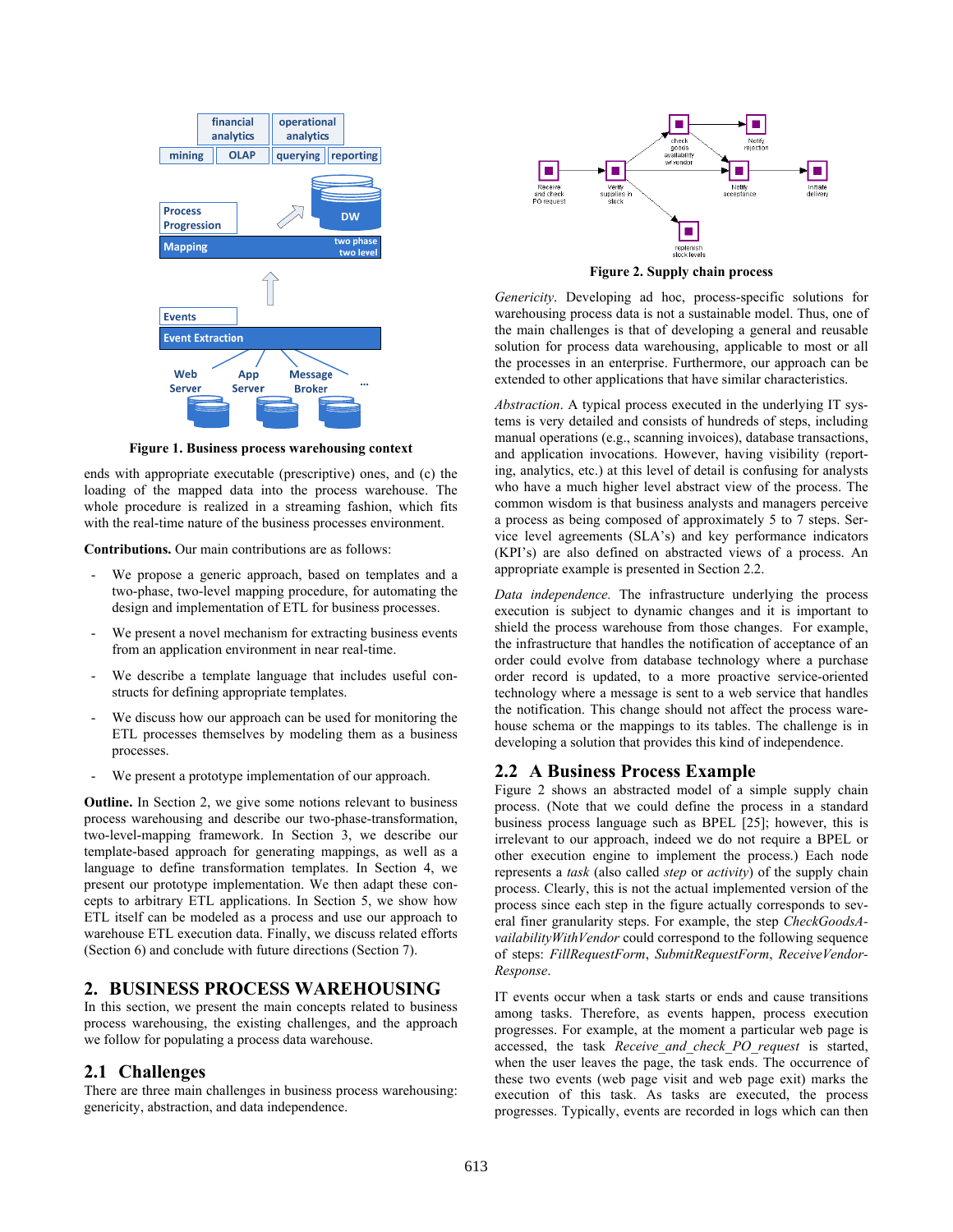be queried and mined to monitor and analyze the process flow. However, when near real-time is desired the events are captured in a streaming fashion directly from the event sources. These events are extracted by our ETL process and transformed into process and task execution data to reflect process progression.

# **2.3 Process Data Warehouse Model**

The process data warehouse model was designed to be generic to support the analysis of arbitrary business processes, and to support the computation of a large variety of process metrics [3].

Figure 3 shows the most significant elements of the process data warehouse model. It consists of two main logical parts that represent the business data and the process progression data. In this paper, we focus on the latter part which includes all the tables in Figure 3 except the business tables *Purchase\_Order\_Data* and *Vendor*. The main fact table is *TaskExecution*, which captures the process progression in terms of the executed tasks (e.g., *Receive\_ and\_check\_PO\_Request* start), and *ProcessInstance* which is a fact table that records instances of a process (e.g., each processed order).These tables are generic in the sense that they apply to any business process. On the other hand, the part of the data warehouse responsible for the business data includes process-specific tables to track business data relevant for each process, e.g *Purchase\_Order\_Data* is specific to supply chain processes. Due to space limitations, we refer the interested reader to [3] for details.

#### **2.4 Population of a Process Warehouse**

In this section, we present an overview of our solution to the problem of warehousing abstracted process representations, which relies on two main mechanisms.

First, a *modeling* tool, like HP Business Process Insight (BPI) [1], is needed for letting the user describe an abstracted (high level) view of the process as well as how its progression maps to the underlying IT events. This procedure involves the following tasks:

- Describing the process flow. For example, the process model in Figure 2 was defined with the BPI modeler.
- Specifying high level (declarative) mappings between IT events and business data. For instance, mapping the event given by the submission of a form on a given URL to the creation of a new purchase order record.
- Specifying high level (declarative) mappings between changes in business data and the start and completion of each process task. For example, a change to the value "*accepted*" in the *PO\_status* value of a *Purchase\_Order\_Data* instance is associated with the *end* of the *NotifyAcceptance* task.
- Defining the correlation logic to associate (a) events with the correct business data instance and (b) a change in a business data instance to the appropriate business process instance. For the previous example, the correlation logic would indicate that the identifier (*PO\_number* attribute) of the purchase order instance should be the same as the process instance identifier (*top\_work\_object\_key* attribute) of the *NotifyAcceptance* task instance in the Task\_Execution fact table.
- − Associating process tasks with human or automated resources. For example, associating a specific web server with the task *Receive\_and\_check\_PO\_Request*.

![](_page_2_Figure_12.jpeg)

**Figure 3. Process warehouse model [3]** 

The ETL mechanism for *populating* the process data warehouse with process execution data. is abstractly depicted in Figure 4. It relies on the abstract process definition and the events occurring at the different systems. A probing mechanism (e.g., OpenAdaptor [12]) is needed for capturing the events from different source systems (e.g., a web or an application server). The next step is to gather the events (extraction stage) and then, to perform the appropriate mappings (transformation stage). For the first, we require a means to gather the events in a streaming fashion. Hence, we provide an extraction component that has the capability to deal with streams of events in near real-time.

For the next stage (i.e., transformation), the challenge is to find means for representing the high level specifications that only define *what* are the mappings, as low level ones that describe *how* to execute the mappings (i.e., how to interpret them at run-time to update business and process execution data in the warehouse). Our approach uses a two-level mapping process that distinguishes a logical and a physical level. For the first level, of particular importance is the template mechanism that automates the generation of *logical* mappings with specific types of events, business data and process data. In the second level a translator mechanism is used to automatically generate *physical* (executable) mappings from the logical ones previously generated.

*Logical Mapping.* The logical mappings are automatically generated from the high level (declarative) mappings and the correlation logic defined by the user at modeling time and accessible from the modeling tool repository. We use a template-based approach, described in Section 3.2, where the operational semantics of the mappings, given by high level transformations, are embedded in mapping templates. When a record enters this phase, the respective mapping template is instantiated and the resulting logical mapping becomes readily available to feed the next phase. Logical mappings, although already prescriptive, are not executable. The idea is to make this mapping level agnostic to any specific ETL implementation tool or language.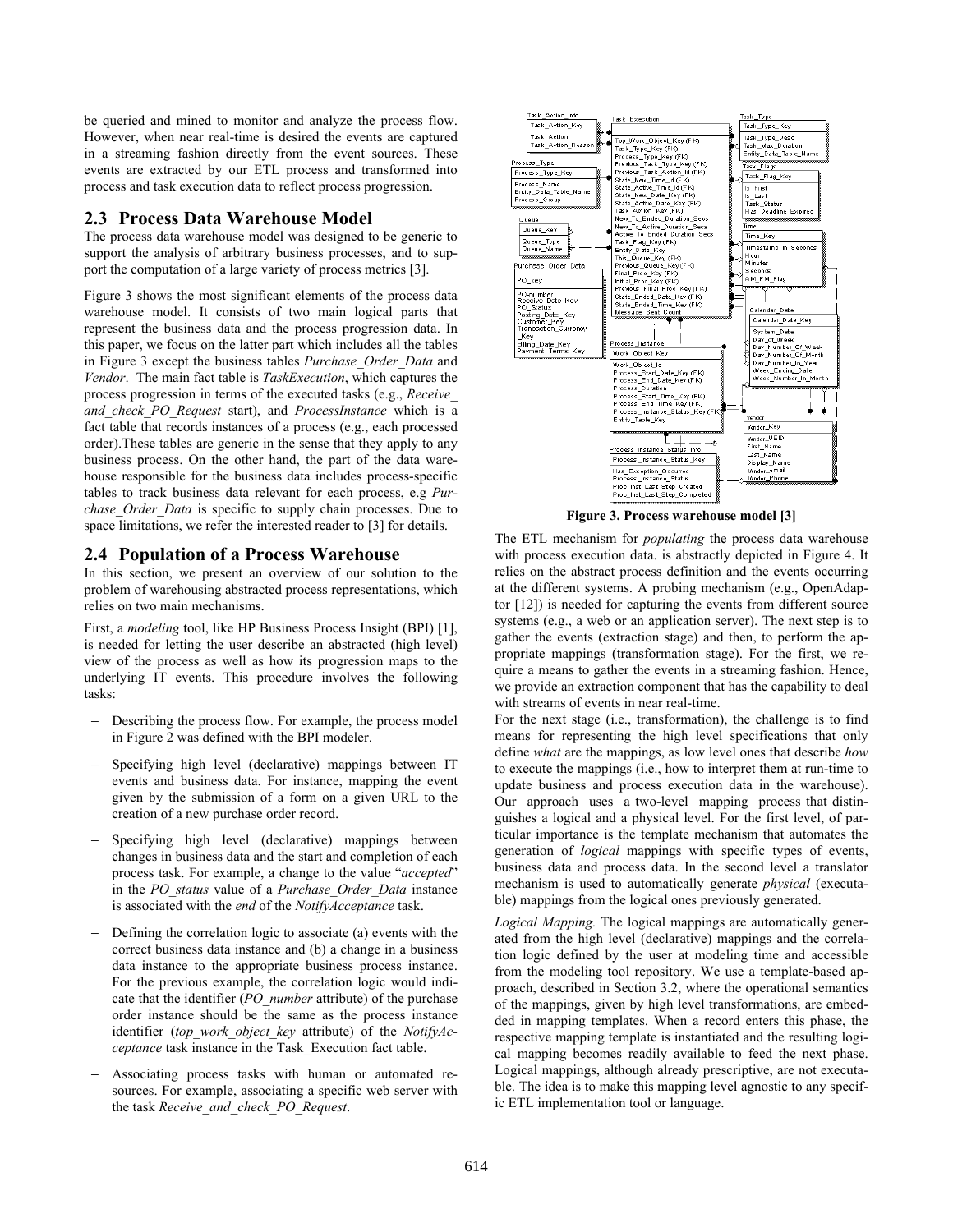![](_page_3_Figure_0.jpeg)

**Figure 4**. **Framework for warehousing business processes** 

*Physical Mapping*. The physical mappings are expressed in a specific ETL implementation language and are automatically generated from the logical ones (specifically, from the instantiatedmapping templates which comprise the output of the previous level) using translators that combine the logical templates with appropriate physical operators of specific ETL engines (e.g., Informatica Power Center, Oracle Warehouse Builder) or implementation language (e.g., PL-SQL, C) constructs. The process is described in detail in Section 3.3.

In addition to being a *two-level* mapping process as depicted in Figure 4, our approach for automating the design and implementation of the ETL that populates the business process warehouse is also a *two-phase transformation* process. This mechanism addresses the data independence requirement fulfilled by the introduction of an isolation layer formed by business data. By mapping IT events to changes on business data (first phase) we achieve stability in the process warehouse schema and in the mappings from this layer to the process progression tables in the warehouse (second phase). For example, an acceptance notification event is mapped to an update on the *PO\_status* attribute of a *Purchase Order Data* record rather than to process execution data. It is then that the business data change is mapped to the process progression tables. For the same example, the update on the data record is now mapped to the end of the *Notify acceptance* task. Hence, the need for a two-phased mapping procedure that requires the specification of two types of declarative mappings as part of the abstracted process model: (a) mappings from IT events data to business data changes, and (b) mappings from the latter to process progression data. Our approach deals with both kinds of mappings in a uniform way. First, logical mappings are generated from thedeclarative ones by using templates. Second, physical mappings are produced from the logical ones by specific translators. Note that the two-level mapping process is orthogonal to the two-phase transformation one: both levels of mappings (logical and physical) apply to each transformation phase (from events to business data changes and from the latter to process progression).

The approach presented in this paper is applicable to data warehousing in general. The idea of using a two phase, two level mapping process, mapping templates and a near real-time extraction mechanism can be generalized to other data warehouse applications. As long as appropriate templates capturing the operational semantics of user specified high level mappings can be predefined (which in turn requires knowledge about the semantics of the source and target data warehouse schemas), the whole machinery of this approach can be applied to automatically generate the design and implementation of ETL processes. In addition, we present a language powerful enough to define templates of any level of complexity.

#### **3. ETL APPROACH**

In this section, we describe the near real-time extraction of stream events, and we elaborate on how the template and translation mechanisms cooperate to produce the corresponding mappings.

#### **3.1 Data Extraction**

For business process data warehouses, the source data consists of event streams that cause changes in the process state. We describe two approaches for extracting event data from the sources: a batch oriented approach and a near real-time approach.

#### *3.1.1 Batch-oriented approach*

Traditionally, ETL processes work in batch mode. Periodically, usually during the night, they collect data from different heterogeneous sources and after massaging –e.g., cleaning and homogenizing– those data, they load them to a target data warehouse. During the extraction, the source data are extracted from the sources and are propagated to a data staging area (DSA) [10]. The propagation of data usually involves several operations like file transfer, compression, encryption, and so on. Whereas all these operations are performed in a pipelining fashion, when the data arrive into the staging area, they are stored into landing tables. Figure 5(a) depicts a typical extraction scenario.

The data, after their landing in  $L<sub>new</sub>$  are compared against a snapshot of the previous landing  $L_{old}$ , to discriminate the newly inserted, deleted, and updated tuples. This comparison is performed through a difference operator, Diff, which checks for equality only on a certain subset of the tuples' attributes (e.g., the business keys). Let **A** be the set of attributes and **B** a subset of those, considered for the equality check. For finding the newly inserted tuples, we use the expression:

$$
\Delta_B(L_{new},\!L_{old}) = \{x \!\in\! L_{new} \,|\, \neg y \!\in\! L_{old} \!\!: \,x[b_1] \!\!=\!\! y[b_1] \!\wedge\! \ldots \!\wedge\! x[b_n] \!\!=\!\! y[b_n] \}
$$

where  $b_1, \ldots, b_n \in \mathbf{B}$ . For finding an updated tuple, we consider that for each such tuple, there already exists a tuple in  $L_{old}$  having the same values for **B** with the respective tuple in  $L_{new}$  and at the same time, at least one attribute belonging to **A**\**B** has a changed value. (If **A**=**B** then we can use the classical relational difference operator.) By reversing the use of the difference operator, we obtain the deleted tuples.

After this step, appropriate timestamps are assigned to the data before their propagation to the upcoming transformation phase. (Note that another almost equivalent technique, which we won't discuss further, is based on the data been time-stamped at the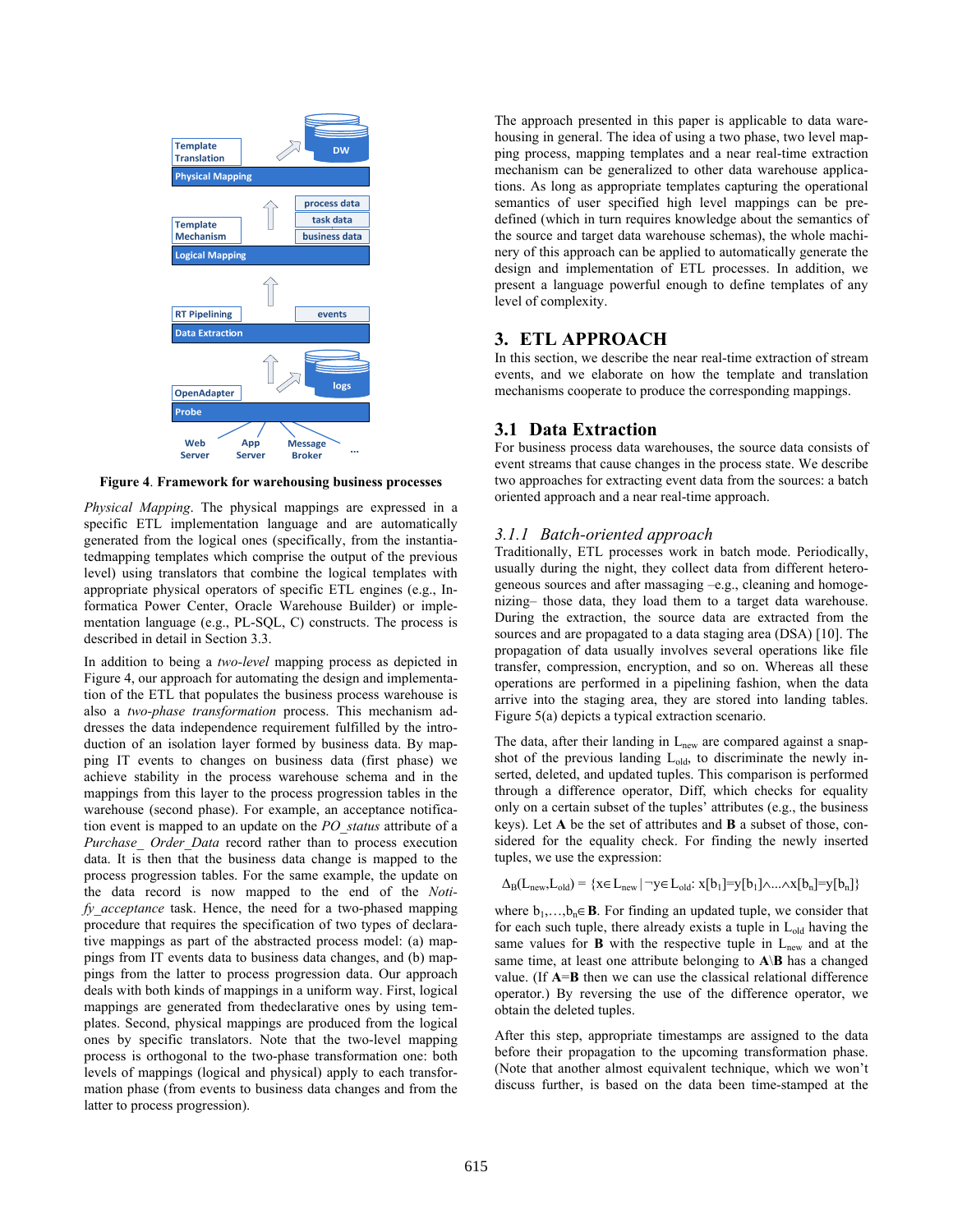![](_page_4_Figure_0.jpeg)

**Figure 5. Extraction phase: (a) batch mode and (b) near real-time mode** 

source sites.) The last step of this phase is to replace the old snapshot  $L_{old}$  with the new one  $L_{new}$ . Several methods can be used for that. One method deletes the old snapshot (first a logical deletion is performed so as not to affect the system's workload, and then at a later idle point, the physical deletion is done) and simply renaming the newer to  $L_{old}$ .

The use of landing tables serves a twofold purpose. First, they can be considered as a back-up solution if anything goes wrong. In addition, they serve as a staging area (along with several other temporary and intermediate tables).

#### *3.1.2 Near real-time approach*

The disadvantage of the batch approach is that the data warehouse is not consistently up-to-date. This may be a problem in a business process environment – where events happen at all times during the day – since information crucial for analytic purposes may be unavailable. The near real-time approach avoids this problem by minimizing the latency of the ETL process, and thus increasing the freshness of the information available for analysis [22].

The near real-time approach avoids the use of blocking operations (or at least, minimizes their use as much as possible). Clearly, for events that are available only at the time they occur, since all data are new, there is no need to identify newly inserted, updated, and deleted records. However, for events that persist for some time, including manipulation events on business data (e.g., insertion of a new purchase order record), the use of a landing becomes a blocking operation. Hence, we describe how we can avoid it, without losing the benefits previously mentioned.

Let's consider that as the event data enter the staging area, they are processed in a streaming fashion. In this phase, the main blocking operation is the identification of the newly inserted, updated, and deleted records. In other words, we need to make the difference operator work as a pipeline operator. The core functionality of this operator is a join between the incoming data and the snapshot of the previous state. In previous work, we proposed a specialized join algorithm termed MeshJoin, which efficiently joins a stream of data with a static disk-based relation [13].

In a nutshell, MeshJoin works as follows. The two inputs are accessed continuously and are meshed together for generating the results of the join. Specifically, the algorithm performs a cyclic scan of the relation and joins its tuples with a sliding window over the stream. The main idea is that a stream tuple enters the window when it arrives and is expired from the window after it has been probed with every tuple in the relation (and hence all of its results

have been computed). In doing so, MeshJoin compensates for the difference in the access cost of the two join inputs by relying entirely on fast sequential scans of the static relation, and sharing the I/O cost of accessing the relation across multiple tuples of the streaming data. MeshJoin fits perfectly in our case, since it makes no assumption of any order in either the stream or the relation; no indices are required; limited memory is used to allow multiple operations to operate simultaneously; the join condition can be arbitrary (e.g., equality, similarity, range); the join relationship is general (i.e., many-to-many, one-to-many, or many-to-one); and the result is exact. In terms of efficiency, the algorithm can process approximately 6,000 tuples per second, given a memory allocation equal to the 1% of the total relation size; still, it can scale up to 26,000 tuples per sec if more memory is available. Such throughput is sufficient for our purposes. However, approximate join processing techniques have been studied as well [14].

However, the aforementioned method has an important shortcoming. This join algorithm considers that the relation remains static during the whole process; i.e., the relation cannot be updated. If we rely on this operation, we would gain the benefit of the pipeline process, but we lose the option of keeping a copy of the event data in a log relation. Clearly, we can improve this functionality.

Observe the abstract extraction scenario depicted in Figure 5(b), where the event data are coming in a streaming fashion. Instead of being landed, the data are compared against a log table L containing an almost up-to-date image of the source data. This comparison is performed via a difference operator, mDiff, having the same semantics with the corresponding one described for the traditional case, but its core join operation is performed using MeshJoin. mDiff outputs the newly inserted, updated or deleted tuples. If these tuples are marked with a timestamp, then they are ready for populating the upcoming phase. For maintaining the log table as up-to-date as possible, we consider a feedback flow that updates the log table with the already processed streaming data.

For creating the feedback flow, a composite operation is required. Naturally, we can achieve the same functionality with two different operations as well. First, the processed tuples are duplicated and then, a splitter operator routes them towards the log table. (The other output of the splitter operator propagates the deltas to the next phase.) The writing to the log table imposes an I/O cost to the whole process. We reduce this cost by delaying it until an appropriate group of tuples has been gathered, so that the respective I/O cost is amortized conveniently across all tuples in the group. For that reason, we consider a buffer mechanism that temporarily stores the tuples of the feedback flow. When the buffer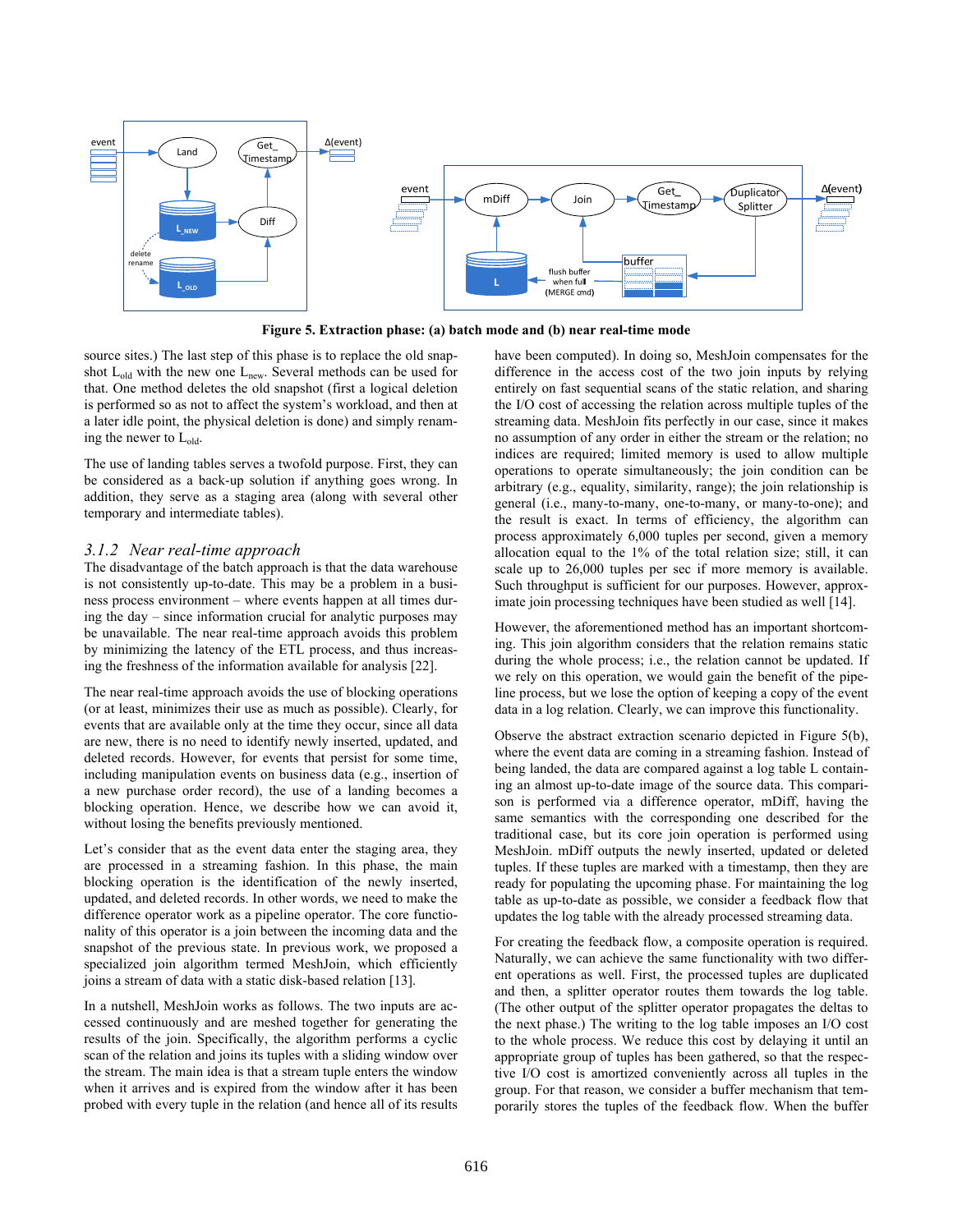becomes full, the tuples are flushed to the log table by using a MERGE command supported by all major DBMS systems; this is a composite DML operation that performs appropriately an insert or an update operation in a conditional fashion. The correct timing for flushing the buffer heavily depends on several physical aspects, such as the available memory, or design decisions, such as a decided time threshold. For ensuring the correctness of the difference operation, we need to join the output of the mDiff (without loss of generality, we can assume that this operator has lower selectivity since it checks a larger amount of tuples) with the content of the buffer for checking also those tuples that have not been written yet to the log table. Since this operation is performed in memory, several techniques can be used such as the Symmetric Hash-Join [8], its XJoin variant [24], the Progressive Merge Join [5] or the more recent Rate-based Progressive Join [19].

The abovementioned extraction streaming process applies to both, atomic (i.e., simple) and complex events. However, a complex event signaling the start or end of a task has to wait for the arrival of all the atomic events that compose it. For instance, the end of task Replenish stock levels could be marked by the composition of a database update event and the arrival of a confirmation message from a supervisor. We consider that a complex event is formed before it enters the extraction phase and so, this phase doesn't need additional mechanisms to handle this kind of events.

# **3.2 Logical Mapping**

A core functionality of our approach involves the construction and use of templates that specify the semantics of the extraction from event streams and the required transformations from the underlying IT events to business data changes to process progression. After describing our generic mechanism for mapping generation, we describe a template language extensible to a large variety of ETL scenarios. We show its application to process data warehousing. Then, we present a template mechanism for the automatic construction of appropriate logical mappings that drive the population of the process data warehouse.

#### *3.2.1 Mapping generation*

An overview of the mapping generation is depicted in Figure 6. The tuples –i.e., event streams– coming from the extraction phase are associated to appropriate declarative mappings (defined during the modeling task). The declarative mapping is used for the automatic identification of an appropriate mapping template. After that, the template mechanism, presented next, is used for the instantiation of the mapping template. The procedure is driven by the corresponding correlation logic (specified during the modeling task, see Section 2.4) that indicates how to identify appropriate the target object of the mapping. For example, the logic specifies how to identify which *Order* process instance is progressed when a *Purchase\_Order\_Data* record is updated with 'accepted' on its *PO\_status* attribute. In the rest, we elaborate on these issues.

We stress that the whole procedure is realized in a pipelining fashion, since the core physical operators are mostly lookup and join operations, which can be performed analogously with those described for the extraction phase.

*Incoming Streams.* As we discussed, the streaming tuples that enter the logical mapping phase can be of several kinds; e.g., IT events or business data changes. Our approach abstracts them in a generic schema with the following elements:

![](_page_5_Figure_8.jpeg)

**Figure 6. The logical mapping phase**

- *Category*. It describes the category of the incoming tuple; e.g., IT event or business data change. The category determines whether the tuple will map to a business data change or to process progression.
- *Type*. It characterizes the incoming tuple by indicating what it is about; e.g., "form submission", "message", "update", "insert", and so on.
- Subtype. It specializes the type by indicating the type of the entity associated with the incoming tuple; e.g., the entity type "Purchase\_Order\_Data". Type and subtype together determine the corresponding declarative mapping, e.g., the mapping associated to an *update* on a *purchase order* record.
- − *Key*. It is an attribute-value pair that represents the identifier of the entity associated with the incoming tuple; e.g., *PO\_number=123* of an updated purchase order. These identifiers are used to establish the correlation with the corresponding target objects of the mappings as indicated by the correlation logic.
- − *Property*. It is an attribute-value pair that specifies the condition on the Subtype element entity that needs be mapped.; e.g., *PO\_status*="accepted".

*Example*. Consider the example business data change described in Section 2.4. The *Purchase Order Data* record may contain several attributes but only the one(s) (*PO\_status*) specified in the input attribute (InAtr) of the declarative mapping and the one(s) specified in the correlation logic (*PO\_number*) are relevant for this mapping.

| category | business data change |
|----------|----------------------|
| Type     | update               |
| subtype  | Purchase order data  |
| Key      | PO number=123        |
| property | PO status="accepted" |

The above elements are sufficient to identify the corresponding declarative mapping and instantiate the appropriate template.

*Declarative Mappings*. These are high level mappings stemming from the abstract representation of business processes. Usually, such mappings are captured by design and monitoring tools and are stored in their repository. For example, the HP BPI tool stores the abstracted process model (including declarative mappings) into its repository as XML snippets. When an incoming streaming tuple is to be processed, the corresponding XML mapping is retrieved using an appropriate lookup operation. (Its core functionality is a join between the streaming data and a static relation containing the declarative mappings, and thus, this operation is performed in a pipelining fashion resembling the difference op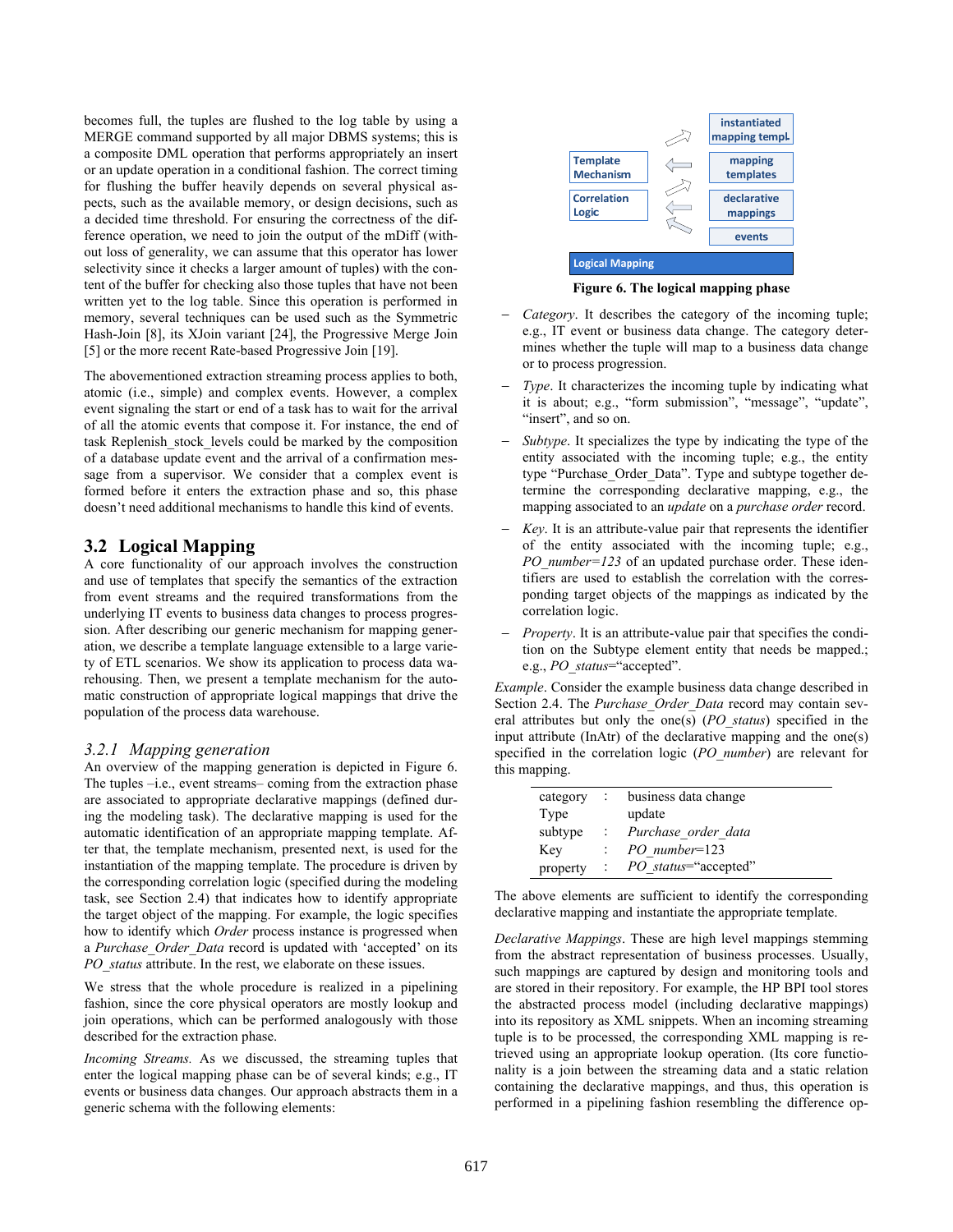eration described in the previous section.) The lookup is facilitated by using an appropriate index for the mappings, which typically are indexed by {input object type, input object attribute, input category}. The elements associated to a mapping depend on the mapping type. The type is determined by the source and target types, and thus we get the different mapping types like *event to business data change, business data change to task start, business data change to task end, business data change to process instance start* and *business data change to process instance end*. We illustrate the concept with a declarative mapping of type *business data change to task end* whose elements are the following:

- − Input Object Type, (*InObjType*). This element represents the name of the business data table where the input record to the mapping is located. This value is matched to the *Subtype* element of the incoming streaming tuple.
- − Input Attribute, (*InAttr*). It represents a list of name(-s) of the business data attribute(-s) that will be mapped. These names are matched to the attribute names in the *Property* element and the *Key* element of the incoming streaming tuple.
- − Operation, (*Operation*). It triggers the execution of the mapping. Typical values for the business processes domain are 'insertion' and 'update'. (In general, the 'deletion' is considered as well.) The *Type* element of the incoming streaming tuple sets this trigger.
- − Condition, (*Cond*). The condition needs to be satisfied for the mapping to be activated. It is typically a condition on the value(-s) of one or more attributes of the business data instance, but it could be a more complex condition as well.
- − Input Category, (*InCateg*). This is the category of the input data to the mapping. In general, it can be an IT event, or a business data change. The *Category* element of the incoming streaming tuple is matched against this element.
- − Output Object, (*OutObj*). It represents the qualified name of the abstract process step that will progress via the mapping execution.
- − Output Attrbute, (*OutAttr*). It indicates the logical action on the process step instance. In this case, its value is *task end* (that will evolve to an update to the corresponding tuple). In the case of a task start a new tuple would be created.
- − Output Type, (*OutObjType*). It is the name of the relation where the tuple obtained from the mapping is (if the tuple already exists) or will be located (if it is a new tuple).

*Example*. The following declarative mapping establishes a correspondence between populating the *Result* attribute of a *Purchase Order Data* instance and the end of the *NotifyAcceptance* task. Being a mapping of type *Business\_Entity\_Change\_to\_End\_Step* it contains the following elements:

| InObjType  | : Purchase Order Data        |
|------------|------------------------------|
| InAttr     | : PO Status, PO Number       |
| Operation  | : Update                     |
| InCateg    | : Business Data Change       |
| OutObj     | : Orderiing.NotifyAcceptance |
| OutAttr    | End                          |
| OutObjType | : Task Execution             |

*Mapping Templates*. The core of the mapping generation is an extensible set of *mapping templates*. The mapping templates are

parameterized logical scripts written in the template language presented next, and they specifically determine the execution of mappings. The parameters can be related to events, business entities or processes. These templates are application specific and in general, they are designed, possibly once, by the designer or administrator of the system. A mapping template defines the operational semantics of a mapping. It provides a logical specification of the set of actions that should be performed, in order to apply a respective mapping. However, such a template does not provide any means for implementing the corresponding mapping. The physical execution of a mapping depends on the implementation language chosen, as we describe in the next section.

*Example*. Regarding our running example, we present a mapping template of the type *Business\_Entity\_Change\_to\_End\_Step* corresponding to the declarative mapping previously described. The template is parameterized by the business entity type (\$BE\_T), the attribute name of the business entity identifier (\$BE\_I) and the task type (\$TT). The actions prescribed in this template are the following (we assuming as a target schema, the process warehouse model presented in Figure 3):

- − A lookup operation to obtain the surrogate key of the current system time in seconds.
- A lookup operation to obtain the business entity surrogate key for the instance to be mapped.
- A lookup operation to obtain the surrogate key for the given task type.
- Retrieve the start time of the process step to be updated to mark its progression.
- A lookup operation to retrieve the surrogate key of the start time obtained in the previous action.
- Update the end time of the process step instance with the surrogate key of the system time obtained in the first action.
- Update the duration of the process step instance with the value obtained from the difference of the end timestamp in seconds minus the start timestamp also in seconds.

The template itself represented in terms of our template language (described next) follows:

```
#Business_Entity_Change_to_End_Step($BE_T, $BE_I, $TT)
    ## lookup operations 
   #set( SSK \hat{T} = #lookup(String, #to time (#sysdate(), 'ss')))
   #set(SSKBEI = #lookup(SBE T, SBE I))
   #set(SSK TT = #lookup($type, STT))
   ## retrieve operation, but first construct the condition
   #set(\text{Send1} = \text{``$} \{entity data key}=\text{$} \{SK\text{ BEI}\} and
                    ${task type key}=${SK TT}" )
   #set($ent1 = "task execution" )#set($start time = #retrieve(\$time, \$ent1, \$cond1) ) ## lookup operation 
   #set(SSKST = #lookup(Stringtime, Sstart time))
   ## update operations
   #update($state_ended_tkey, $SK_ST, $ent1, $cnd1)
   #set(\sin = \text{``time''})
   #set(\text{Send2} = \text{Stkey} = \frac{S}{SK} ST} and \text{Send1" }#set(\text{Sval1} = \text{\#retrieve}(\text{\#to time}(\text{time},\text{'ss}'), \text{Sdim}, \text{Send2}))
   #update($state_dur, $val1, $ent1, $cnd2)
#end
```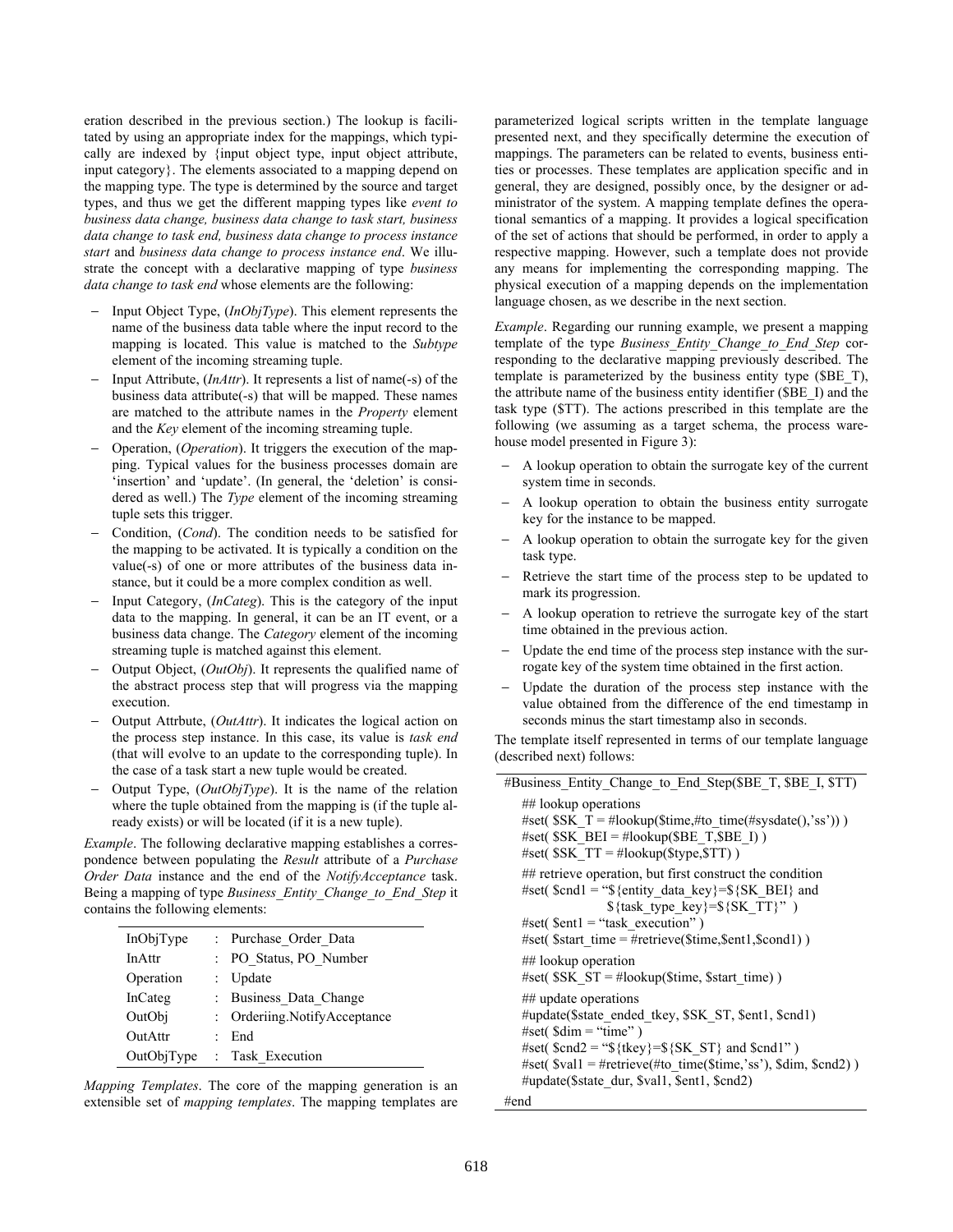The abovementioned example is a simple one and it is presented just to give a flavor of the process. In real cases, we face several mapping types with quite complex execution semantics. For that reason, we have devised our own template language, which is a simple but powerful language that covers such complex cases.

#### *3.2.2 Template language*

We consider a typical template language supporting constructs like variables, built-in functions, and macros, customized for the representation and construction of the mapping templates (e.g., as the one proposed in [17]).

*Variables*. A template may contain variables, which are denoted by their name preceded by the symbol \$. When the template is instantiated, each variable is replaced by a corresponding, provided, value.

*Directives*. A set of typical directives is supported, allowing for a high degree of flexibility in specifying templates. Specifically, the directives #set, #if - #elseif - #else, and #foreach are provided to set the value of a parameter, allow conditional output and iterate through a list of objects, respectively. The standard arithmetic, logic, and comparison operators are also supported.

*Functions*. The template language supports the usual arithmetic, date, and string manipulation functions. In addition, it provides a set of built-in functions specifically tailored for our environment. For example the functions: lookup (\$type, \$instance), retrieve(\$attribute, \$entity, \$condition), update(\$attribute, \$value, \$entity, \$condition) which can be used for finding a value of a certain type, for retrieving information based on some criteria, and for updating a certain instance of an entity.

*Macros*. Macros allow us to encapsulate simple template scripts and reuse or combine them easily to define more complex ones. Thus, they significantly facilitate the creation of templates. For example, the macro LIST(L) is a simple general-purpose macro used for rendering a list of objects to a textual description.

```
#macro( LIST $L ) 
   #set ( $size = #SIZE($L) ) 
  #set (\text{Seounter} = 0)
   #foreach( $item in $L ) 
    #if (\text{Seounter} == 0) #TEXT(\text{Sitem})
     #else , #TEXT($item) 
     #end 
    #set (\text{Seounter} = \text{Seounter} + 1)
   #end 
#end
```
The result of this macro is a sentence containing the elements of the list L separated by a comma. The function #TEXT(\$E) provides a textual representation (lexicalization) of an entity E, while the function #SIZE(\$L) provides the size of a list L. An instance of the macro, the macro LIST(L,tagname), creates XML snippets containing the list items. Essentially, this macro resembles the LIST(L), with the difference that the iterator creates phrases like:

#### <\$tagname>#TEXT(\$item)</ \$tagname>

Hence, it is evident that the designer may customize and extend the translation mechanism, by modifying these macros or defining new ones. In addition, we stress that standard programming knowledge is enough for the macro creation.

#### **Table 1. Example macros used in the ETL environment.**

| Simple operations: DW operations: |                              | System opera-   |
|-----------------------------------|------------------------------|-----------------|
| filter                            | SK assignment                | tions:          |
| join                              | $SCD-1/2/3$                  | socket reader   |
| union                             | row (de-)normalize           | socket writer   |
| sort                              | pivoting                     | file reader     |
| group by                          | <b>Flow operations:</b>      | file writer     |
| diff                              | splitter                     | stream lookup   |
| function application              | duplicator                   | Transfer opera- |
| <b>Check operations:</b>          | merger                       | tions:          |
| key violation                     | <b>Scripting operations:</b> | (de-)compress   |
| null values                       | execute SQL script           | encrypt/decrypt |
| unique values                     | execute $Java/C++$ scrpit    | file transfer   |

Apart from such macros that concern generic functionalities, we do provide as well default macros for representing frequent ETL operations. Example macros that represent operations frequently used in an ETL environment are depicted in Table 1.

# *3.2.3 Template mechanism*

After having defined the mapping templates needed for the population of the process warehouse, an appropriate template mechanism is needed for the creation of their logical instances. This procedure is performed by a template engine, and it requires that the template is used in synergy with the information carried by the stream events. The template is instantiated by expanding any contained macros, evaluating any contained functions and directives, and assigning concrete values to its parameters. Thus, the template instantiation is realized in the following order. Macros are expanded first, in order to produce all the necessary expressions. Then, before executing any loop, we have to evaluate its boundaries. For doing the latter, we have first to instantiate the variables appearing in loop boundaries, and setting the counters (often by evaluating a function that defines them). Next, all the loops should be expanded for producing the appropriate lists of variables, and afterwards, the rest variables are instantiated.

For our running example, the instantiated mapping template is an instance of the *Business\_Data\_Change\_to\_End\_Step* mapping template, where all parameters have assigned values. The business entity type parameter (\$BE\_T) obtains its value from the InObj-Type attribute of the declarative mapping. The attribute name parameter of the business entity identifier (\$BE\_I) gets its valuefrom the correlation logic. Finally, the task type parameter (\$TT) obtains its value from the OutObj attribute of the declarative mapping. Let's say that the incoming event is an update of a *PurchaseOrderData* instance to set its *PO\_status* to 'accept' and that this event marks the end of the *NotifyAcceptance* task in the processing of an order. Then, it should be mapped to an update of this task for the corresponding *Order* process instance. The values of the parameters would be as follows:  $$BET = PurchaseOrder-$ Data,  $\overline{SBE}$  ID = 123,  $\overline{STT}$  = NotifyAcceptance.

# **3.3 Physical Mapping**

After generating the logical instance of a mapping, the actual execution of the mapping is performed. This step involves the translation of the logical mapping to a specific implementation called *physical mapping*, which is responsible for the actual population of the process warehouse.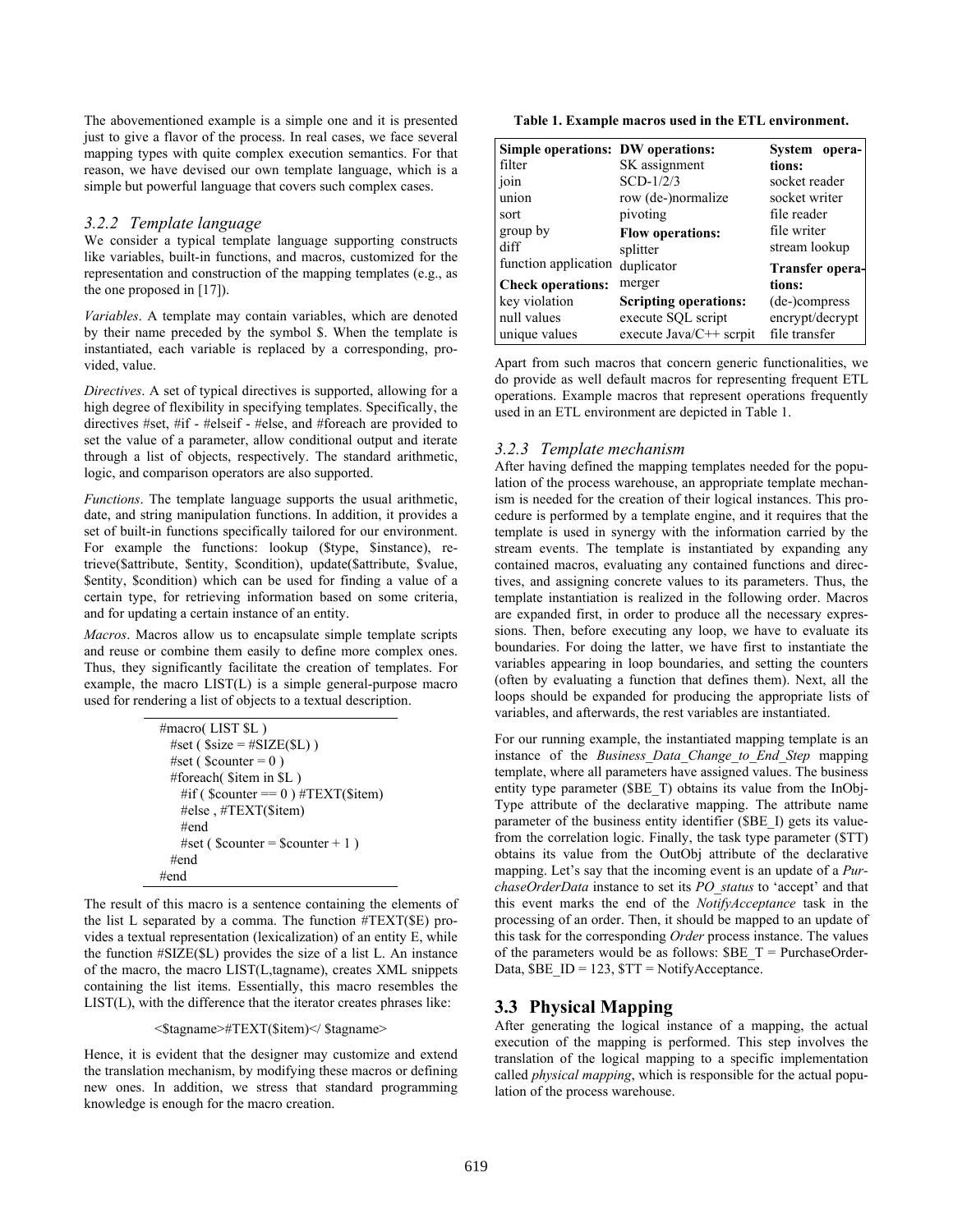![](_page_8_Figure_0.jpeg)

**Figure 7. Physical mapping generation** 

A generic overview of this phase is illustrated in Figure 7. In brief, the logical mappings generated in the previous step are translated to their physical implementations. For doing this, it is essential to choose a language, such as SQL, PL/SQL, C++, Java or any other procedural or scripting language. An alternative would be to import the ETL scenario composed by the logical templates into an ETL engine, and execute it there. For example, there exist both commercial (e.g., Informatica's Powercenter) and open source ETL tools (e.g., Pentaho's Kettle or PDI) that support the representation of an ETL scenario as an XML file, which can be imported in or exported from the repository of the ETL tool. In general, as one can easily understand, the physical mapping is dependent on the choice of technology used to implement the population of the process warehouse.

However, in our solution we consider a fairly abstract method that is agnostic to specific ETL implementations. This is accomplished by considering a repository that stores different implementation methods based on different languages for each mapping template.

A high level overview of the procedure is as follows: (a) an implementation method is chosen (i.e., an executable method or a physical language); (b) each logical mapping is translated into the selected language, by using a library of suitable physical implementations for each operator; (c) the physical mapping  $(i.e., ex-)$ ecutable script) is created; (d) the physical mapping is executed.

During the latter step, a crucial issue in terms of performance is the loading of the data warehouse. Traditional ETL processes load the data in a batch mode. However, in order to cope with the rate of the stream events, we need to perform the loading in a pipelining fashion. For doing this, we customized a previously proposed method called RiTE, which uses a memory-based catalyst for providing fast temporal storage and concurrency control [20]. RiTE allows INSERT-like loading in bulk load speeds and improves the real-time loading in a data warehouse.

An obvious issue that characterizes this process is its optimization. There are several cases, where different physical methods expressed in the same implementation language, may exist for expressing the same logical operation. For example considering that we have to execute a logical join operator, this can be translated to a number of different implementation choices, e.g., merge-join, hash-join, nested-loops, and so on. The final choice among them comprises an additional optimization challenge. Some preliminary steps have already been done in this context [21], but still, this topic is open to further exploration.

# **4. SYSTEM DESCRIPTION**

The generic architecture of our proof of concept is illustrated in Figure 8. Business processes are modeled using HP Business Process Insight (BPI), ver. 2.20 [1]. BPI is used as a simple process modeler tool to extend or define new process models, such as service desk incidents, help-desk service calls, change processes, problem calls, work orders, and so on. It can provide real-time process visibility and process-based threshold and alerting, including e-mail alerts. The stream events are captured by deploying a probing mechanism that monitors source systems for events of interest. When an event occurs, it is propagated to the ETL process as described in Section 3.1. For probing, we used a third party tool, the Openadaptor, ver. 3.4.2 [12]. This is a Java based toolkit, suitable for rapid business system integration with little or no custom programming. It provides several connectors (e.g., JDBC, IBM MQ Series, TCP/IP Sockets, HTTP and Files) and scriptable components for data filtering, transformation, and validation.

The stream events are represented as XML snippets and are propagated to the next phase using appropriate SQL statements. For the creation and execution of the ETL scenario we used Pentaho Data Integration (PDI), a.k.a. Kettle, ver 3.1 [9]. Kettle is an open source ETL tool that supports import and export of ETL designs as XML files. We exploited that feature for creating, modifying, and instantiating our own template ETL scenarios or equivalently, the respective XML files. (Note, that this feature is supported by a plethora of commercial ETL tools, and thus, with an appropriate parsing method our approach can be applied in those tools as well.) The ETL tool provides the execution engine and the physi cal implementation for the operators needed in our mapping templates. As an example, consider the simplified case of the difference operation. Figure 9(a) depicts the instantiated template, which is represented in XML, while Figure 9(b) depicts a part of the Java code that implements this transformation (essentially, the latter corresponds to the physical operator mentioned in Figure 7). As one can understand, the abstract (logical) representation of Figure 9(a) can be applied to other implementation methods too.

For the creation of the mapping templates and the implementation of the template mechanism, we used Apache's Velocity template engine, ver. 1.5 [23]. Velocity provides an elegant mechanism for generating code. It supports macros, a.k.a. velocimacros, that cordially matches with our environment.

![](_page_8_Figure_11.jpeg)

**Figure 8. System architecture**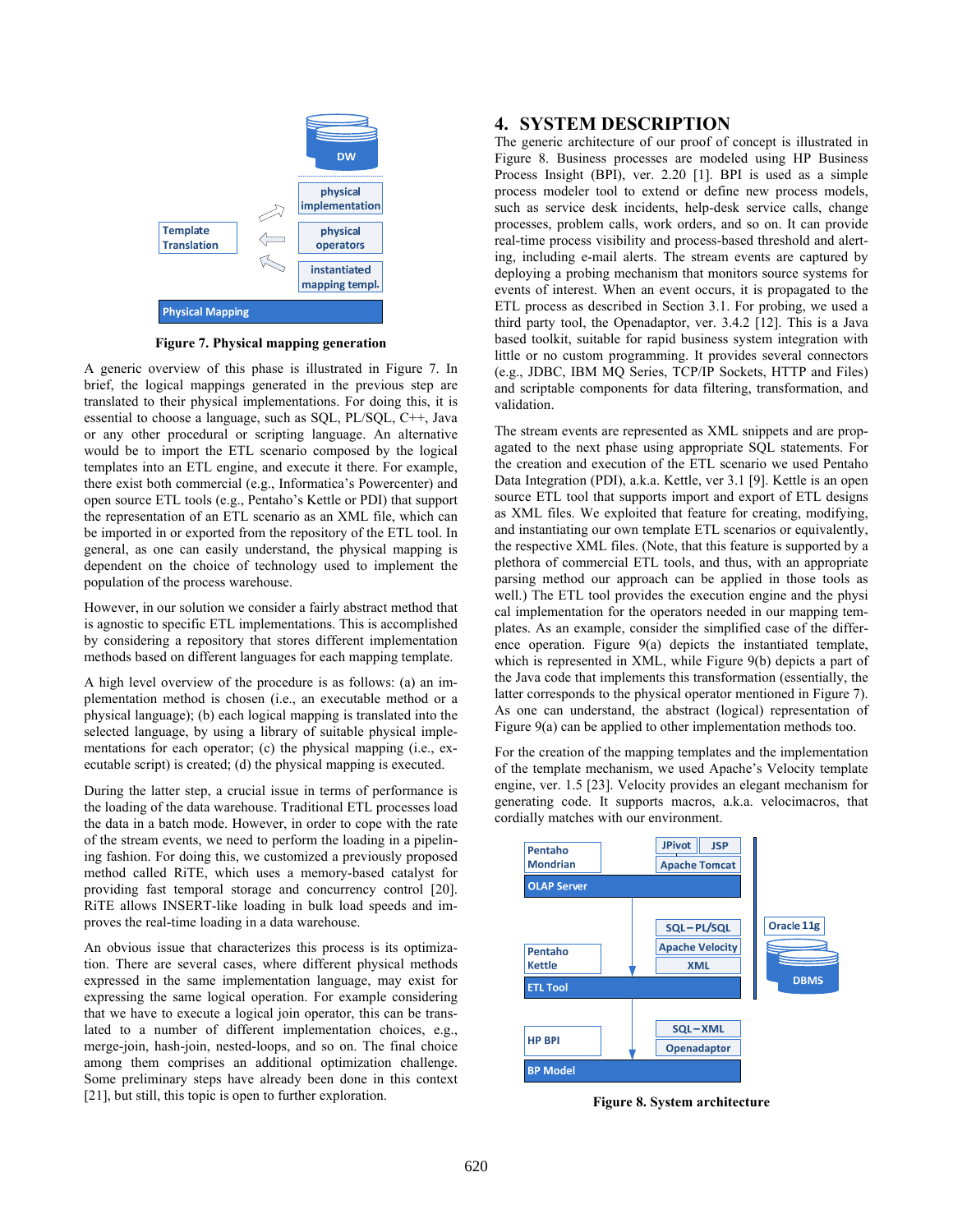| $<$ step $>$                                                           | $\cdots$<br>int compare = data.fstRowSet.compare(data.one,data.two,data.keys);                                                            | Table 2. Example measures for a process DW |     |     |     |     |
|------------------------------------------------------------------------|-------------------------------------------------------------------------------------------------------------------------------------------|--------------------------------------------|-----|-----|-----|-----|
| $\le$ name $\ge$ m $\le$ iff $\le$ /name $\ge$<br><type>MrgRows</type> | if $(compare==0)$<br>int compVals = data.fstRowSet.compare(data.one,data.two,data.vals)<br>if $(compVals==0)$<br>$outputRow = data.$ one; | measures                                   | avg | cnt | min | max |
| $<$ keys $>$                                                           | $flag = SAME VAL;$                                                                                                                        | Processes                                  |     |     |     |     |
| $\langle key>PID \langle key \rangle$                                  | else<br>$outputRow = data.two;$                                                                                                           | No Processes                               | x   | x   |     |     |
| <key>PNAME</key>                                                       | $flag = CHND VAL;$                                                                                                                        | No Active                                  | x   | x   |     |     |
| $\langle$ keys $>$<br>$<$ values $>$                                   | data.one=qetRowFrom(data.fstRowSet);<br>data.two=qetRowFrom(data.secRowSet);                                                              | No Terminated                              | x   | x   |     |     |
| <value>PID</value>                                                     | else                                                                                                                                      | Duration                                   | X   |     | x   | x   |
| <value>PNAME</value>                                                   | if (compare<0)<br>outputRow = data.one;                                                                                                   | Duration to Cmpl                           | x   |     | x   | x   |
| $\langle\vee$ values                                                   | $flag = DEL VAL;$<br>data.one=qetRowFrom(data.fstRowSet);                                                                                 | <b>Steps</b>                               |     |     |     |     |
| $\leq$ flag field $\geq$ Type $\leq$ /flag field $\geq$                | else<br>$outputRow = data.two;$                                                                                                           | No Steps                                   | x   | x   | x   | x   |
| <reference>Log</reference>                                             | $flag = NEW VAL;$<br>data.two=qetRowFrom(data.secRowSet);                                                                                 | No Active                                  | x   | x   | x   | x   |
| <compare>SourceStream</compare>                                        |                                                                                                                                           | No Terminated                              | x   | x   | x   | x   |
| $\le$ /step><br>(a)                                                    | .                                                                                                                                         | Duration                                   | x   |     | x   | x   |
|                                                                        | (b)                                                                                                                                       | Duration to Cmpl                           | x   |     | x   | x   |

**Figure 9. Example (a) logical and (b) physical representation for a template operation** 

The metadata needed for the whole process are stored in a commercial DBMS. We use the DBMS for storing the repository that contains the mapping templates, the declarative mappings, and the PL/SQL code that implements the correlation logic. The process data warehouse is located there as well.

For monitoring, analyzing, and visualizing the contents of the process data warehouse, we have relied on Pentaho's Mondrian [11], which is an open source OLAP server. In Mondrian, the data warehouse schema is described in an XML file, containing information about the cubes, (shared) dimensions, hierarchies, measures, and so on. A nice feature is that it supports virtual cubes (or multi-cubes) that can be used for exploring different cubes at the same time [16]. Such feature works seamlessly in our environment for navigating through process progression data and business data at the same time. Mondrian runs on top of Apache Tomcat and uses JSP and JPivot for rendering the warehouse information into tables and graphs in HTML pages.

Having OLAP functionality on top of the process warehouse provides us with interactive capabilities to navigate through the schema and perform operations like roll-up or drill down into individual process instances (see for example Figure 10), to have timeline view of individual process instances (see Figure 11), and to monitor the process progression using a series of charts and

|                  |            | <b>Measures</b> |                            |              |
|------------------|------------|-----------------|----------------------------|--------------|
| Processes        | Steps      | No Steps        | No Terminated 7 No Pending |              |
| -All Processes   | +All Steps | 12,223          | 11,022                     | 1,201        |
| +Proc 2084       | -All Steps | 9               | 4                          | 5            |
|                  | $+Step_9$  |                 | $\Omega$                   | $\mathbf{1}$ |
|                  | $+Step_8$  |                 | 0                          | $\mathbf{1}$ |
|                  | $+step_7$  |                 | 0                          | $\mathbf{1}$ |
|                  | $+Step_6$  |                 | n                          | $\mathbf{1}$ |
|                  | $-Step_5$  |                 | 0                          | 1            |
|                  | $-3:59:28$ |                 | $\Omega$                   | $\mathbf{1}$ |
|                  | 0:37:18    |                 | 0                          |              |
|                  | $+Step_4$  |                 |                            | 0            |
|                  | $+Step_3$  |                 |                            | 0            |
|                  | $+Step_2$  |                 |                            | 0            |
|                  | $+Step_1$  |                 |                            | 0            |
| $+$ Proc $-1065$ | +All Steps | 10              | 5                          | 5            |

**Figure 10. Drill-down into a process instance** 

|                  |            | Measures        |                   |               |            |  |  |
|------------------|------------|-----------------|-------------------|---------------|------------|--|--|
| <b>Processes</b> | Steps      | <b>No Steps</b> | <b>S</b> Duration | No Terminated | No Pending |  |  |
| -All Processes   | +All Steps | 12,223          | 9:57:21           | 11,022        | 1,201      |  |  |
| +Proc 997        | +All Steps | 2               | 9:57:21           | 2             | n.         |  |  |
| +Proc_1710       | +All Steps | $\overline{c}$  | 9:13:10           | 2             | 0          |  |  |
| $+$ Proc 954     | +All Steps | $\overline{c}$  | 9:04:47           | 2             | 0          |  |  |
| $+$ Proc 1336    | +All Steps | $\overline{c}$  | 8:45:57           |               |            |  |  |
| $+$ Proc 1522    | +All Steps | 2               | 8:39:04           | 2             | $\circ$    |  |  |
| $+$ Proc 859     | +All Steps | 2               | 8:33:48           | 2             | $\Box$     |  |  |
| $+$ Proc 1840    | +All Steps | 2               | 8:33:09           | 2             | 0          |  |  |
| $+$ Proc 384     | +All Steps | $\overline{c}$  | 8:30:20           | 2             | 0          |  |  |
| $+$ Proc 691     | +All Steps | 2               | 8:28:07           | 2             | 0          |  |  |
| $+$ Proc $-1172$ | +All Steps | $\overline{c}$  | 8:26:32           | 2             | $\circ$    |  |  |

**Figure 11. Top-10 processes w.r.t. their duration** 

graphs. As a data warehouse model, we used the full-blown version of the one depicted in Figure 3. Table 2 demonstrates example measures used for studying the process progression.

# **5. MODELING ETL WORKFLOWS AS BUSINESS PROCESSES**

So far, we have shown how to model and populate a process data warehouse for monitoring and analyzing business processes. Here, we make an interesting observation: ETL flows can themselves be treated as a type of process. This has several benefits.

First, we can create a high-level, abstract view of an ETL flow and map it to the detailed ETL implementation. Current ETL tools provide no abstract view of ETL flows. Instead, they provide a physical view of the processes to load data warehouse objects based on changes to OLTP databases. These views specify ETL in terms of IT events and actions. The business view is absent. This is unfortunate since business managers and analysts need to understand, monitor and tune ETL flows to improve operational effectiveness. Treating ETL flows as processes enables us to use process modeling tools to create an abstract high-level view of the ETL flow. This view hides low-level IT events and consequently is more comprehensible to business analysts and managers and facilitates the specification of SLAs and performance metrics.

Second, we can monitor and report on the ETL flow in terms of this abstract view. And we can load a generic process warehouse with data for the ETL and use it for ETL process analysis. In contrast, the monitoring and reporting facilities of current ETL tools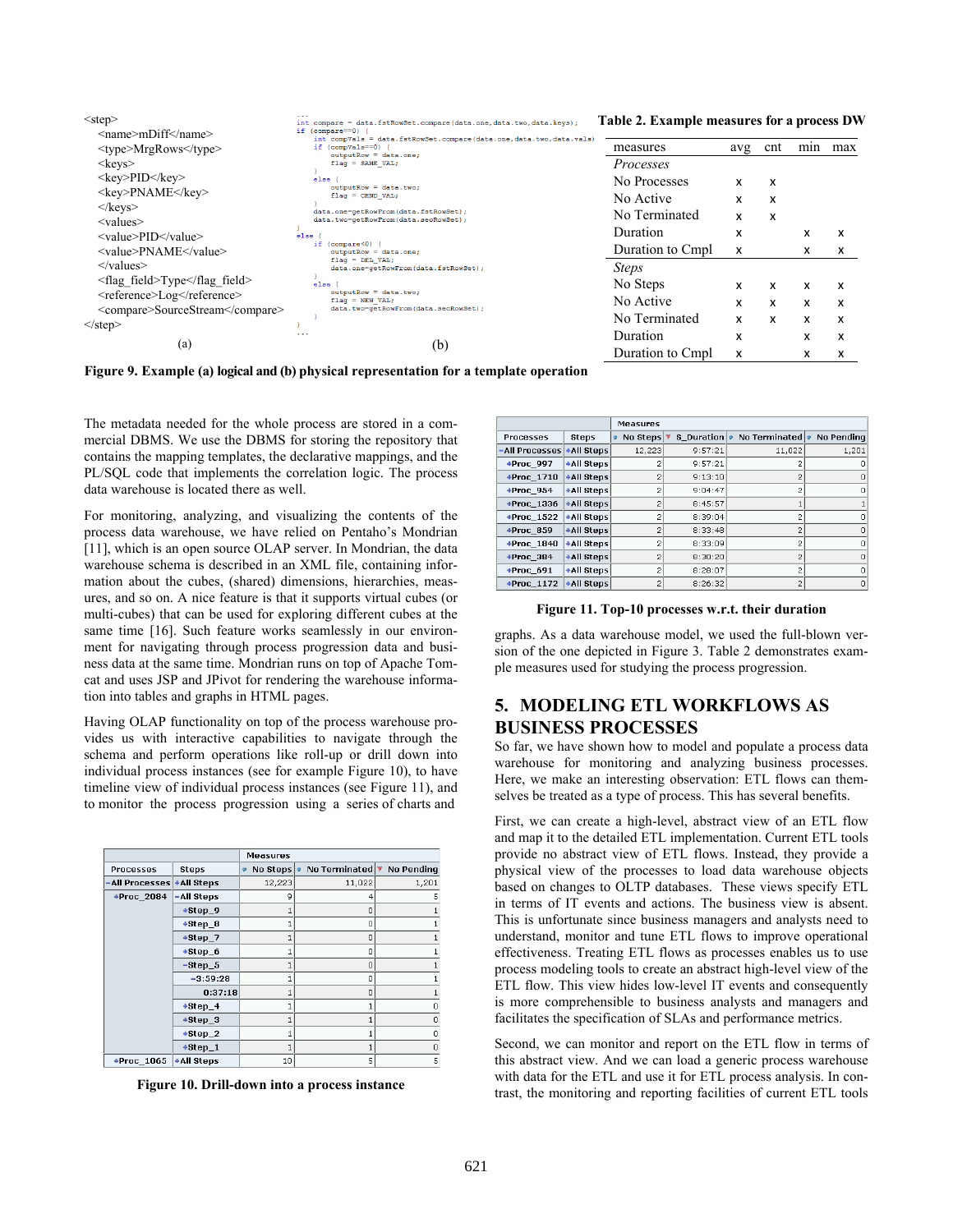provide only a low-level view intended for ETL developers, but not suitable for business analysts.

In the rest, we sketch how to use the techniques we have described so far to model and analyze ETL flows.

Each ETL flow can be considered a separate business process. An operator in an ETL flow corresponds to a task (step) in a business process. A set of ETL flows with interdependencies (e.g., flow A must finish before flow B starts) could also be modeled as a higher-level business process workflow.

We propose the use of an existing tool for business process modeling, such as HP BPI, to specify a high-level view of an ETL flow. Then, we can use correlation techniques as described earlier to link the abstract view to events in the ETL execution. We can trace the execution of an ETL flow by monitoring log and table activity. As with an arbitrary business process, these events are used to update "business data" for the ETL flow. The business data is then used to update the ETL process progression fact tables in the warehouse. The logical and physical mappings are generated from templates that are derived using declarative mappings and correlation logic. By doing this, we obtain a real-time, business view of ETL processes that can be leveraged for monitoring, analysis and reporting.

In order to track the ETL flow, we augment the ETL operators to emit *step events* to a separate log. The basic step events include *operator start, operator end, operator error*, *operator checkpoint*, and *operator statistics* but there may be operator-specific events as well. The step events can then be extracted and processed to update the generic process warehouse just as any other business process. An elegant means for augmenting the ETL operators is depicted in Figure 12. Although there is no standard representation of ETL flows, in general, both the research and the commercial approaches use the same logical representation for ETL operators: each transformation has one or more input and output schemata, a mapping among them, along with the operational semantics that describe its functionality. Our approach is to add one more level of abstraction, in which we consider one additional schema, called the event schema. The attributes of this schema represent the events previously mentioned.

Note that a major difference between conventional ETL and business processes is that ETL is batch-oriented. In ETL, pipeline parallelism is typically used to improve performance by streaming data among operators. Thus, many operators are active concurrently. Business processes are event-oriented. Generally only one or a few actions are active concurrently and any single action is active only for processing a single event. Consequently, the active (or idle) time of an activity in a business process has a different meaning than the active time of an ETL operator. Similarly, the processing rate of an operator might be of interest in ETL but of less interest for a business process.

We note that as enterprises move toward operational business intelligence (BI), there will be reduced latency between OLTP events and warehouse loads. Consequently, we expect the batch size for ETL will shrink and, in the limit, perhaps be a single tuple. In other words, a stream-based approach using a workflow paradigm may be more appropriate for operational BI rather than today's conventional BI approach uses periodic batch loads.

![](_page_10_Figure_7.jpeg)

**Figure 12. An additional level of abstraction for ETL** 

Therefore, in the future, the batch-oriented vs. event-oriented difference may not be relevant.

*Example*. Consider the ETL flow that loads a purchase order to a warehouse order fact table. It might comprise three dependent ETL flows: (a) Extract: OLTP purchase order (PO)  $\rightarrow$  extract landing table; (b) Transform: extract landing table  $\rightarrow$  order landing table; (c) Load: order landing table  $\rightarrow$  load order fact table.

The Extract and Load flows are relatively simple and comprise a few ETL operators. However, the Transform flow would presumably be more complicated and include operators for validation checks, some surrogate key generation and retrieval, perhaps some banding and/or summarization. However, the business view could be as simple as Extract, Transform, Load. Alternatively, depending on business need, the Transform ETL flow could be viewed at a more detailed level, e.g., validation  $\rightarrow$  key lookup  $\rightarrow$ PO key generation. Of course, these steps could in turn be viewed at any even more detailed level if necessary, e.g., key lookup retrieves surrogate keys for a number of different dimensional tables.

Once the desired business view is established, correlation logic and declarative mappings can be used to convert the operator events into process progression data using mappings generated from the transformation language. The generic process warehouse can then be loaded and analysis and reporting can be performed on the ETL for the order fact table.

# **6. RELATED WORK**

The population of the data warehouses, so called the back stage of the data warehouse, has been studied in several research works during the last decade. The extract-transform-load (ETL) processes, which are responsible for this task, have two main challenges: the determination of their design and the optimization of their execution. For the first, several modeling solutions have been proposed at both the conceptual and the logical level [e.g., 10]. On the other hand, the existing commercial ETL tools only support the implementation of ETL flows given an existing design. Regarding the optimization of ETL processes, despite its importance, less efforts have been proposed at both the logical [e.g., 18] and the physical [e.g., 21] level. More recently, several works have dealt with the novel trend of the (near) real-time data warehouse population, either by studying generic architectural issues [e.g., 22] or by proposing specialized operations for such cases [e.g., 13, 14, 20].